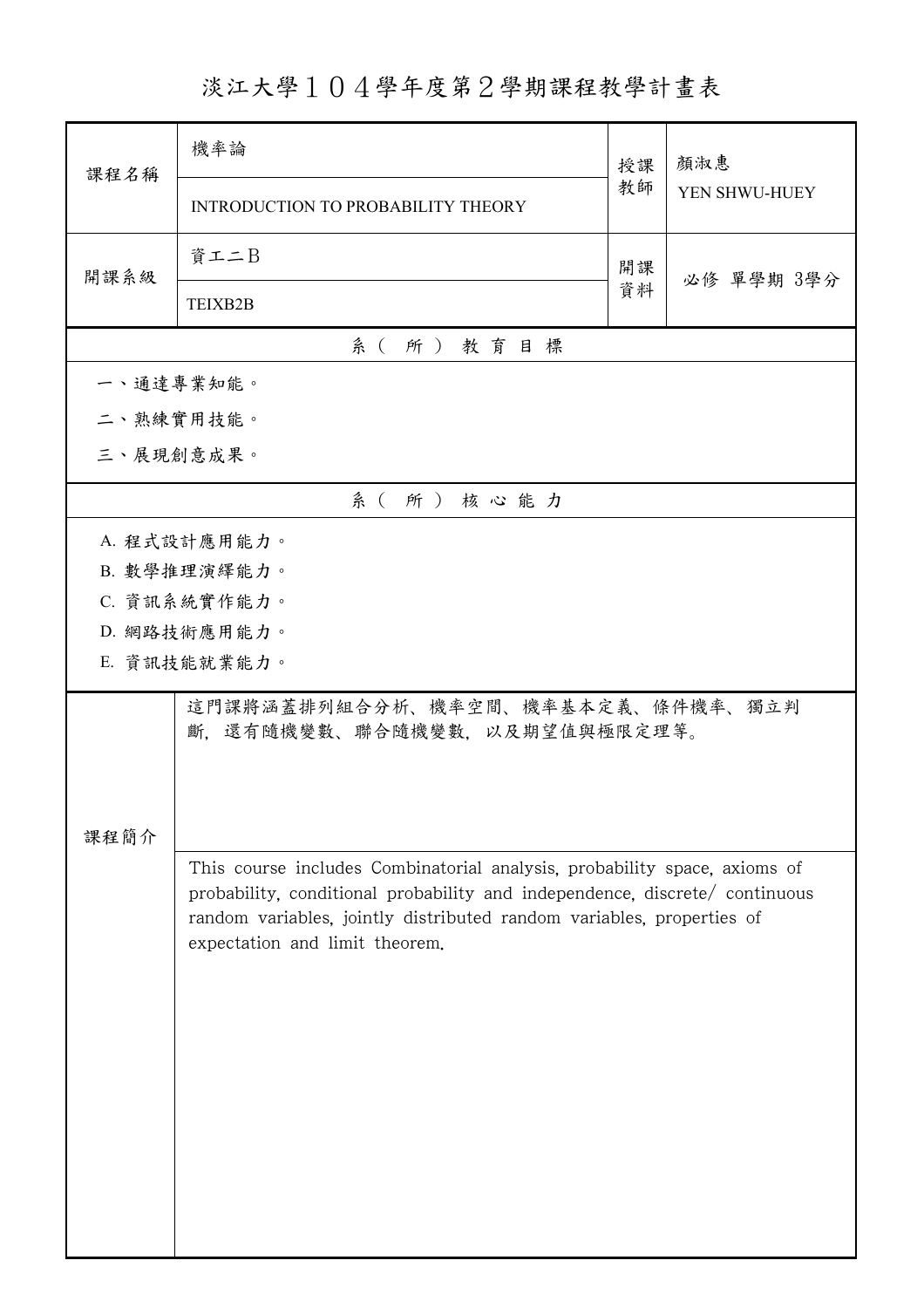本課程教學目標與目標層級、系(所)核心能力相關性 一、目標層級(選填): (一)「認知」(Cognitive 簡稱C)領域:C1 記憶、C2 瞭解、C3 應用、C4 分析、 C5 評鑑、C6 創造 (二)「技能」(Psychomotor 簡稱P)領域:P1 模仿、P2 機械反應、P3 獨立操作、 P4 聯結操作、P5 自動化、P6 創作 (三)「情意」(Affective 簡稱A)領域:A1 接受、A2 反應、A3 重視、A4 組織、 A5 內化、A6 實踐

二、教學目標與「目標層級」、「系(所)核心能力」之相關性:

 (一)請先將課程教學目標分別對應前述之「認知」、「技能」與「情意」的各目標層級, 惟單項教學目標僅能對應C、P、A其中一項。

 (二)若對應「目標層級」有1~6之多項時,僅填列最高層級即可(例如:認知「目標層級」 對應為C3、C5、C6項時,只需填列C6即可,技能與情意目標層級亦同)。

 (三)再依據所訂各項教學目標分別對應其「系(所)核心能力」。單項教學目標若對應 「系(所)核心能力」有多項時,則可填列多項「系(所)核心能力」。

(例如:「系(所)核心能力」可對應A、AD、BEF時,則均填列。)

| 序      | 教學目標(中文)                                                                            | 教學目標(英文)                                                                                                                                                                                      | 相關性              |              |  |  |
|--------|-------------------------------------------------------------------------------------|-----------------------------------------------------------------------------------------------------------------------------------------------------------------------------------------------|------------------|--------------|--|--|
| 號      |                                                                                     |                                                                                                                                                                                               | 目標層級             | 系(所)核心能力     |  |  |
|        | 1 1. 學生將能瞭解機率相關的定<br>義、定理與專有名詞,並且可以應<br>用至瞭解&問題解決。                                  | 1. Students will be able to<br>understand the definitions.<br>theorems, terminologies, and<br>apply to problem<br>understanding and solving.                                                  | C <sub>4</sub>   | <sub>B</sub> |  |  |
|        | 2 2. 學生能夠瞭解基礎議題,如:獨 2. Students will be able to<br>立事件、條件機率、貝氏定理、期<br>望值、變異量。       | understand basic issues such<br>as: independence, conditional<br>probability, Bayes' Theorem,<br>and expected values and<br>variances.                                                        | C <sub>4</sub>   | B            |  |  |
|        | 3 3學生能夠瞭解進階議題,如:<br>(離散、連續、聯合) 隨機變數以<br>及他們的機率分佈函數, 中央極限<br>定理。                     | 3. Students will be able to<br>understand advanced issues<br>such as:<br>discrete/continuous/joint<br>random variables and their<br>probability distributions.<br>Central limit theorem, etc. | C <sub>4</sub>   | B            |  |  |
|        | 學生對於常用的隨機變數有一<br>$4 4$ .<br>定的熟悉度, 如: uniform.<br>binomial, Poisson, Gaussian, etc. | 4. Students will be familiar<br>to some well-known random<br>variables such as: uniform.<br>binomial, Poisson, Gaussian                                                                       | C <sub>4</sub>   | B            |  |  |
|        | 5 學生對於日常生活中出現的統計數<br>據能夠瞭解。                                                         | Students are able to<br>understand the statics<br>appearing in the daily life.                                                                                                                | C <sub>3</sub>   | B            |  |  |
|        | 教學目標之教學方法與評量方法                                                                      |                                                                                                                                                                                               |                  |              |  |  |
| 序<br>號 | 教學目標                                                                                | 教學方法                                                                                                                                                                                          | 評量方法             |              |  |  |
|        | 1 1. 學生將能瞭解機率相關的定<br>義、定理與專有名詞,並且可以應<br>用至瞭解&問題解決。                                  | 講述、討論、實作                                                                                                                                                                                      | 紙筆測驗、實作、上課<br>表現 |              |  |  |
|        |                                                                                     |                                                                                                                                                                                               |                  |              |  |  |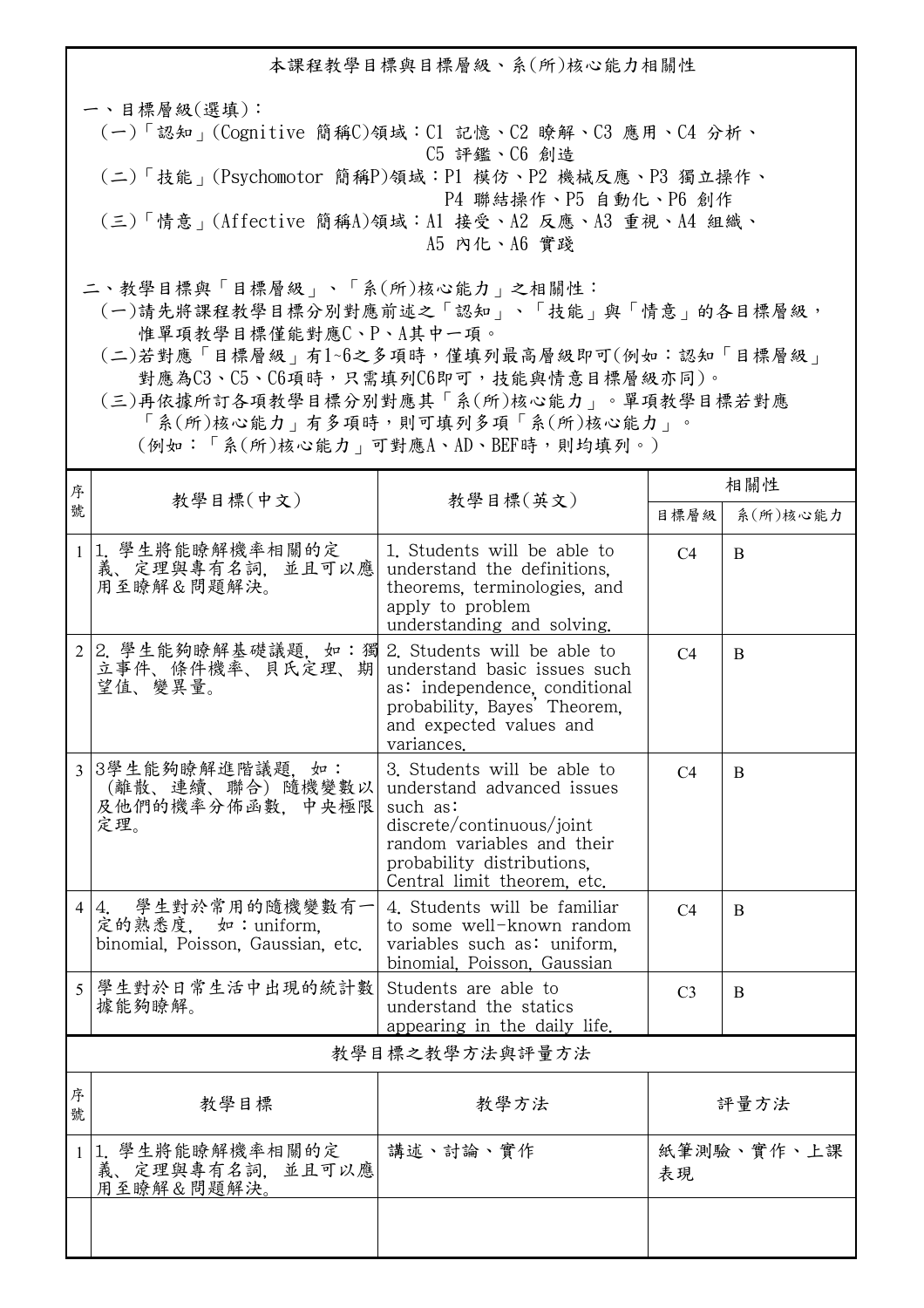| $\overline{2}$                                                                                   | 望值、變異量。                                                           | 2. 學生能夠瞭解基礎議題, 如:獨 講述、討論、實作<br>立事件、條件機率、貝氏定理、期 |                                              | 紙筆測驗、實作、上課<br>表現、homework |  |
|--------------------------------------------------------------------------------------------------|-------------------------------------------------------------------|------------------------------------------------|----------------------------------------------|---------------------------|--|
| 3學生能夠瞭解進階議題, 如:<br>(離散、連續、聯合) 隨機變數以<br>及他們的機率分佈函數, 中央極限<br>定理。                                   |                                                                   |                                                | 講述、討論、賞析、問題解決                                | 紙筆測驗、實作、上課<br>表現、homework |  |
| 學生對於常用的隨機變數有一<br>4.<br>$\overline{4}$<br>定的熟悉度, 如: uniform,<br>binomial, Poisson, Gaussian, etc. |                                                                   |                                                | 講述、討論、實作、問題解決                                | 紙筆測驗、實作、上課<br>表現、homework |  |
| 5                                                                                                | 據能夠瞭解。                                                            | 學生對於日常生活中出現的統計數                                | 討論                                           | 上課表現                      |  |
|                                                                                                  |                                                                   |                                                | 本課程之設計與教學已融入本校校級基本素養                         |                           |  |
|                                                                                                  |                                                                   | 淡江大學校級基本素養                                     | 內涵說明                                         |                           |  |
| 全球視野<br>$\langle \rangle$                                                                        |                                                                   |                                                | 培養認識國際社會變遷的能力,以更寬廣的視野了解全球化<br>的發展。           |                           |  |
| 資訊運用                                                                                             |                                                                   |                                                | 熟悉資訊科技的發展與使用,並能收集、分析和妥適運用資<br>訊。             |                           |  |
| 洞悉未來<br>$\langle \rangle$                                                                        |                                                                   |                                                | 瞭解自我發展、社會脈動和科技發展,以期具備建構未來願<br>景的能力。          |                           |  |
| 品德倫理<br>$\langle \ \rangle$                                                                      |                                                                   |                                                | 了解為人處事之道,實踐同理心和關懷萬物,反省道德原則<br>的建構並解決道德爭議的難題。 |                           |  |
| 獨立思考                                                                                             |                                                                   |                                                | 鼓勵主動觀察和發掘問題,並培養邏輯推理與批判的思考能<br>力。             |                           |  |
| 樂活健康<br>$\langle \ \rangle$                                                                      |                                                                   |                                                | 注重身心靈和環境的和諧,建立正向健康的生活型態。                     |                           |  |
| 團隊合作                                                                                             |                                                                   |                                                | 體察人我差異和增進溝通方法,培養資源整合與互相合作共<br>同學習解決問題的能力。    |                           |  |
| 美學涵養                                                                                             |                                                                   |                                                | 培養對美的事物之易感性,提升美學鑑賞、表達及創作能<br>力。              |                           |  |
|                                                                                                  |                                                                   |                                                | 授課進度表                                        |                           |  |
| 週<br>次                                                                                           | 日期起訖                                                              |                                                | 內 容 (Subject/Topics)                         | 備註                        |  |
|                                                                                                  | $105/02/15$ ~<br>105/02/21                                        | Chap one: Review & prob. axioms                |                                              |                           |  |
| 2                                                                                                | $105/02/22$ ~<br>Conditional prob.<br>105/02/28                   |                                                |                                              |                           |  |
| 3                                                                                                | $105/02/29$ ~<br>Independence<br>105/03/06                        |                                                |                                              |                           |  |
| 4                                                                                                | $105/03/07$ ~<br>105/03/13                                        | Chap two: Def. of Random variables             |                                              |                           |  |
| $105/03/14$ ~<br>PMF & CDF<br>5<br>105/03/20                                                     |                                                                   |                                                |                                              |                           |  |
| 6                                                                                                | $105/03/21$ ~<br>105/03/27                                        | Some well known discrete RVs                   |                                              |                           |  |
| 7                                                                                                | $105/03/28$ ~<br>Chap three: Intro. to Continuous RD<br>105/04/03 |                                                |                                              |                           |  |
|                                                                                                  |                                                                   |                                                |                                              |                           |  |